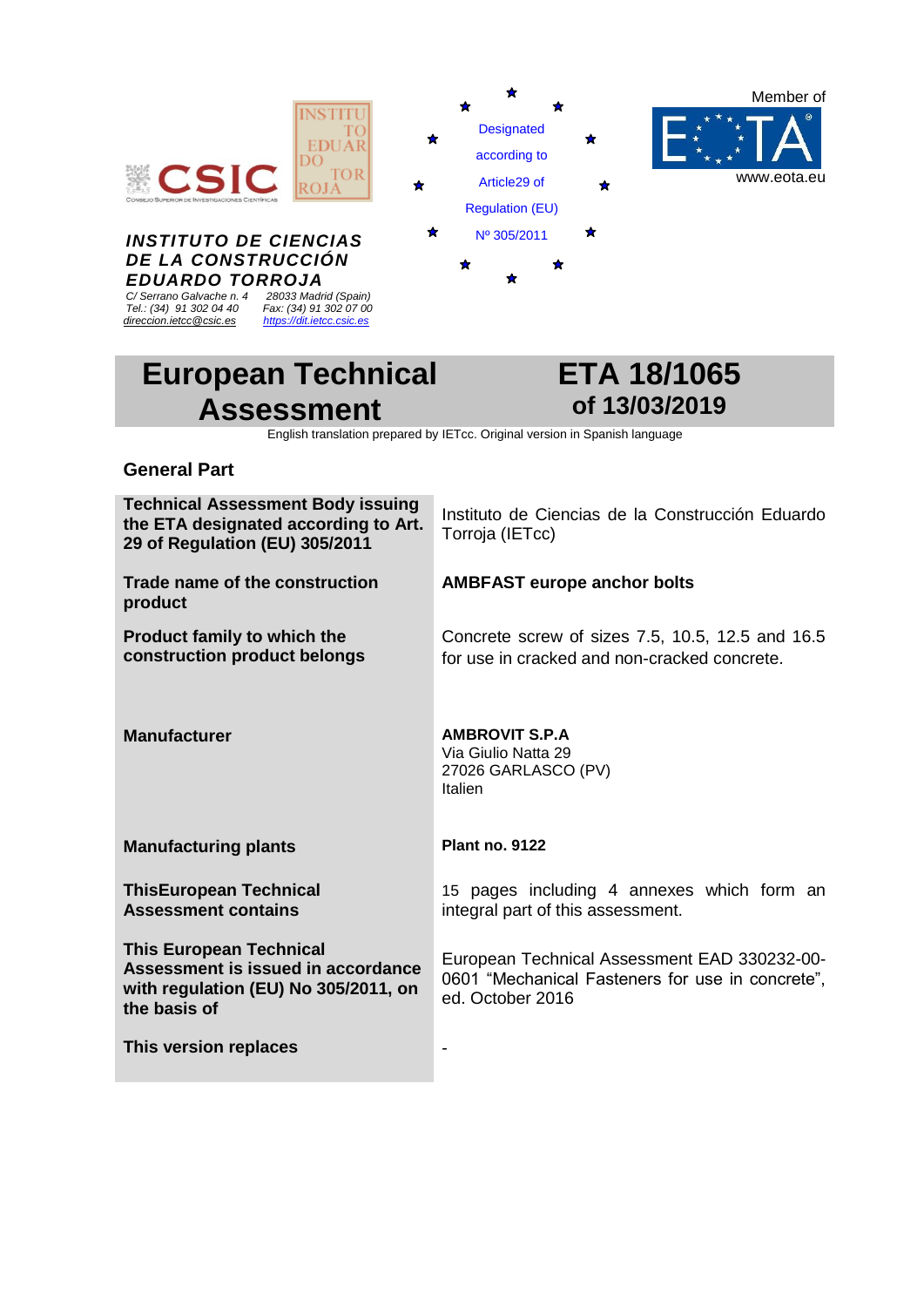This European Technical Assessment is issued by the Technical Assessment Body in its official language. Translations of this European Technical Assessment in other languages shall fully correspond to the original issued document and should be identified as such.

This European Technical Assessment may be withdrawn by the issuing Technical Assessment Body, in particular pursuant to information by the Commission according to article 25 (3) of Regulation (EU) No 305/2011.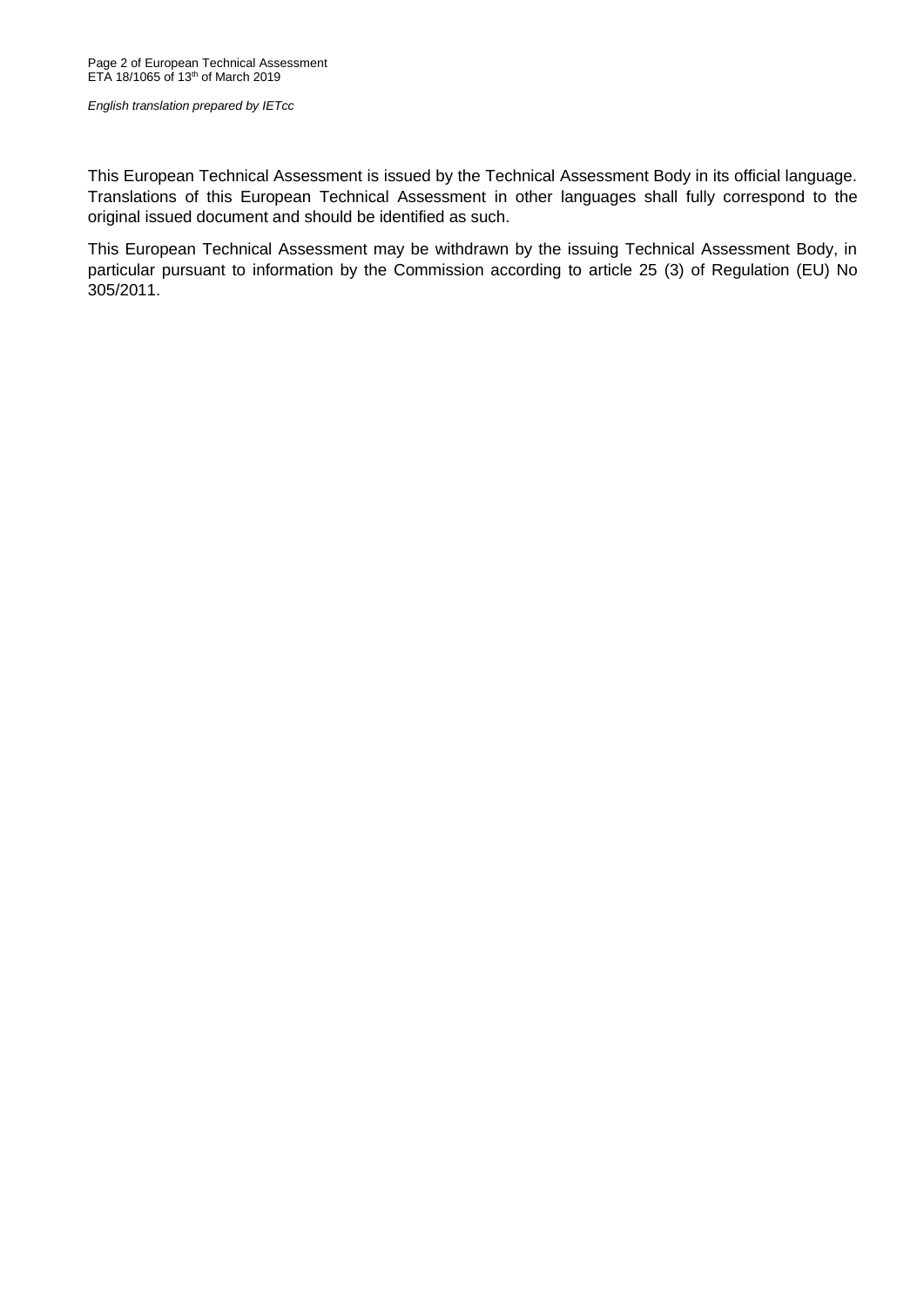### **SPECIFIC PART**

### **1. Technical description of the product**

The AMBFAST europe anchor bolts concrete screw is an anchor made of carbon steel. The anchor is made in sizes 7.5, 10.5. 12.5 and 16.5, and is screwed into a predrilled cylindrical drill hole. The special thread of the anchor cuts an internal thread into the member while setting. The anchorage is characterised by mechanical interlock in the special thread.

Product and product description is given in annex A.

#### **2. Specification of the intended use in accordance with the applicable European Assessment Document.**

The performances given in section 3 are only valid if the anchor is used in compliance with the specifications and conditions given in annex B.

The verifications and assessment methods on which this European Technical Assessment is based lead to the assumption of a working life of the anchor of at least 50 years. The indications given on the working life cannot be interpreted as a guarantee given by the producer, but are to be regarded only as a means to choosing the right products in relation to the expected economically reasonable working life of the works.

#### **3. Performance of the product and references to the methods used for its assessment**

#### **3.1 Mechanical resistance and stability (BWR 1)**

| <b>Essential characteristic</b>                                | <b>Performance</b> |
|----------------------------------------------------------------|--------------------|
| AMBFAST europe anchor bolts performance for static See annex C |                    |
| or quasi static actions                                        |                    |

#### **3.2 Safety in case of fire (BWR 2)**

| <b>Essential characteristic</b> | <b>Performance</b>                              |
|---------------------------------|-------------------------------------------------|
| l Reaction to fire              | Anchorages satisfy requirements for<br>class A1 |
| Resistance to fire              | See annex D                                     |

### **4. Assessment and verification of constancy of performance (hereinafter AVCP) system applied, with reference to its legal base**

The applicable European legal act for the system of Assessment and Verification of Constancy of Performances (see annex V of Regulation (EU) No 305/2011) is 96/582/EC.

The system to be applied is 1.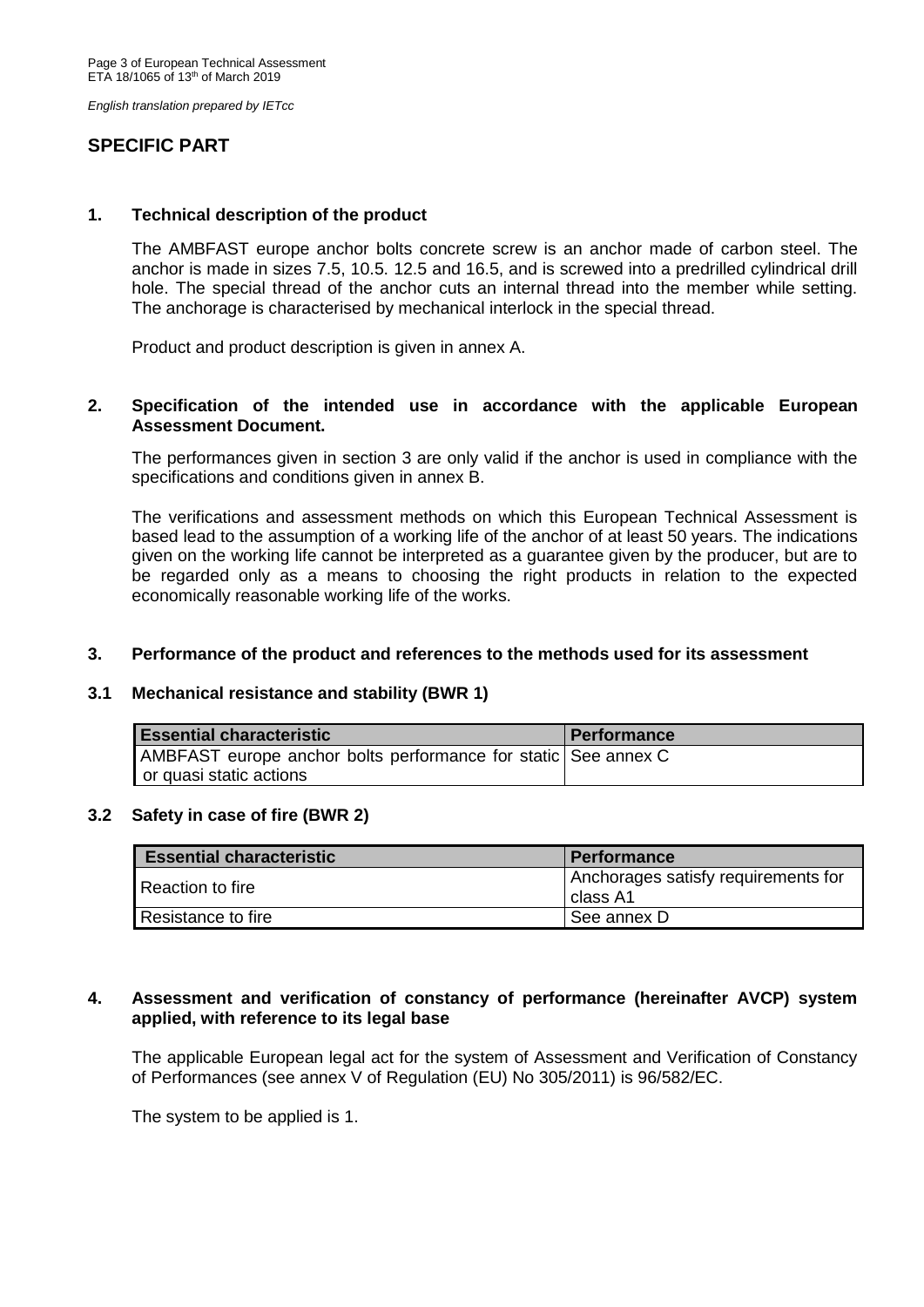### **5. Technical details necessary for the implementation of the AVCP system, as provided for in the applicable European Assessment Document.**

The technical details necessary for the implementation of the AVCP system are laid down in the quality plan deposited at Instituto de Ciencias de la Construcción Eduardo Torroja.



Instituto de ciencias de la construcción Eduardo Torroja CONSEJO SUPERIOR DE INVESTIGACIONES CIENTÍFICAS

C/ Serrano Galvache n.º 4. 28033 Madrid. Tel: (+34) 91 302 04 40 Fax. (+34) 91 302 07 00 https://dit.ietcc.csic.es



On behalf of the Instituto de Ciencias de la Construcción Eduardo Torroja Madrid, 13<sup>th</sup> of March 2019

CASTILLO TALAVERA ANGEL - DNI 52507605P SASTILLO TALAVERA<br>OE INVESTIGA<sub>O</sub> Firmado digitalment<br>ANGEL - DNI 5250 Nombre de reconocimiento (DN): combre de reconocimiento (DN): computationes computationes computationes computationes computationes computationes computationes computationes computationes computationes computationes comput EMPLEADO PUBLI **ou=52507605, serialWamber\_COLOREST**<br>Sn=CASTILLO TALAVERA **COLOREST** 52507605P <br>Fecha: 2019.03.18 Fecha:

Director IETcc-CSIC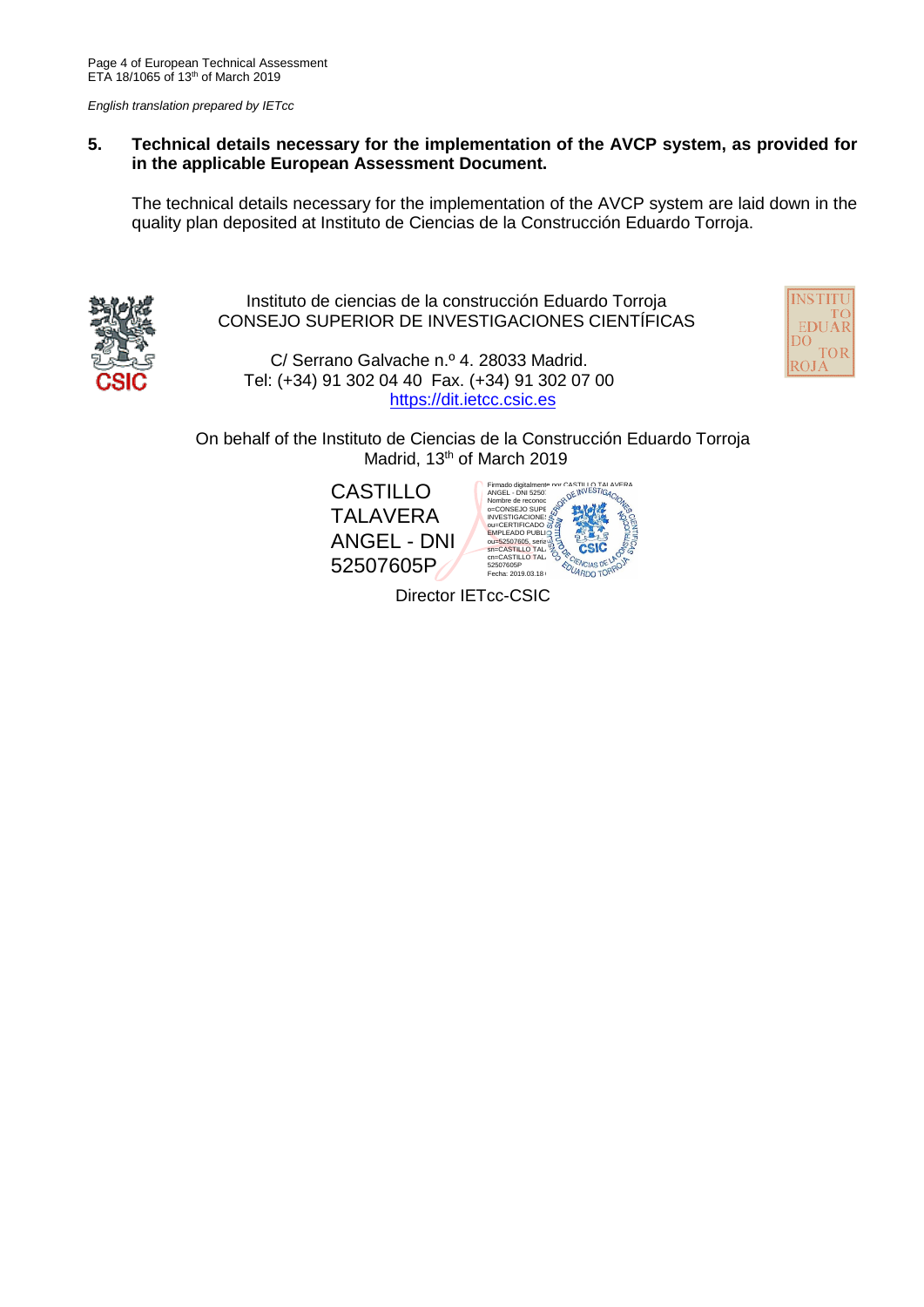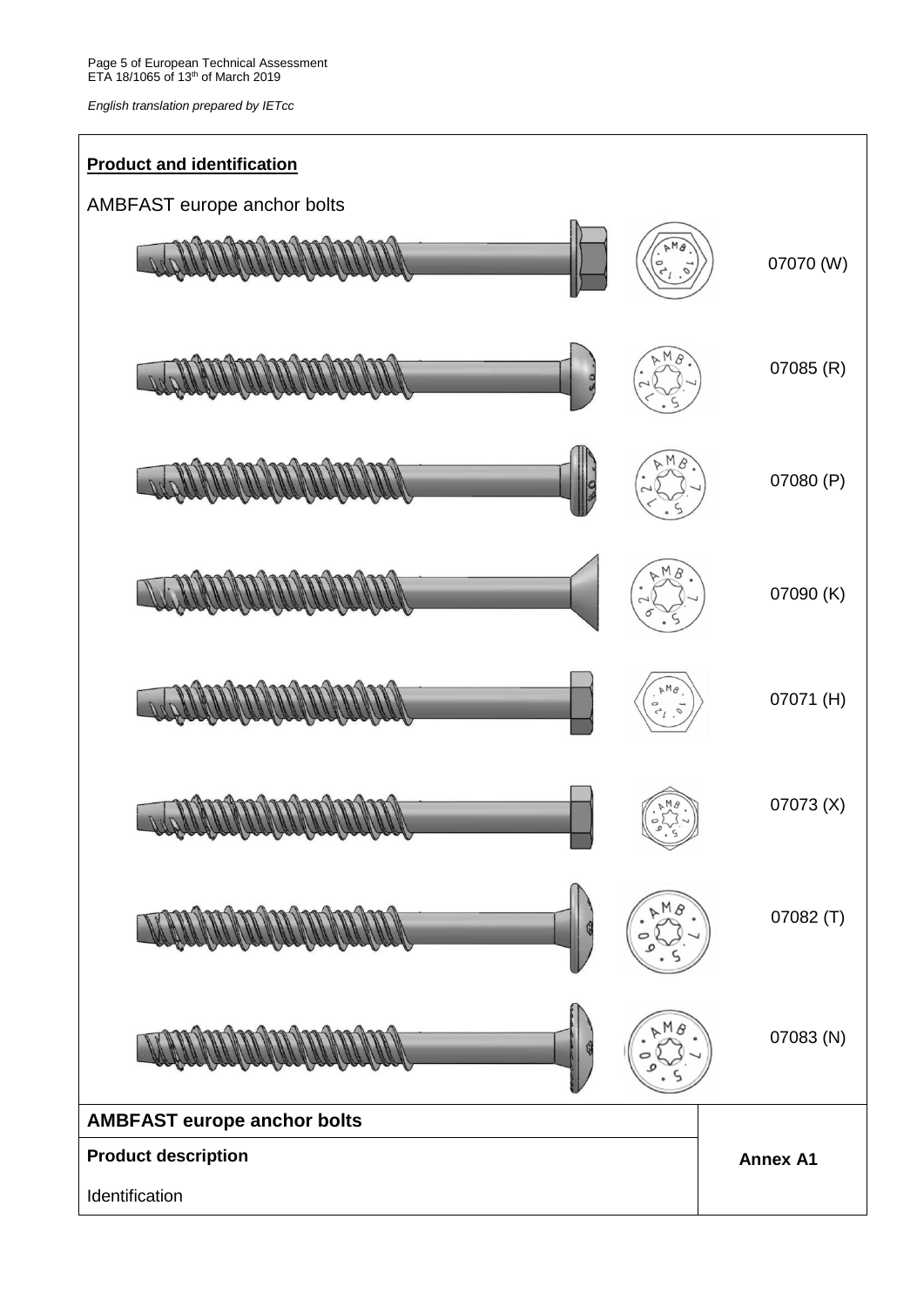Page 6 of European Technical Assessment ETA 18/1065 of 13<sup>th</sup> of March 2019

*English translation prepared by IETcc*

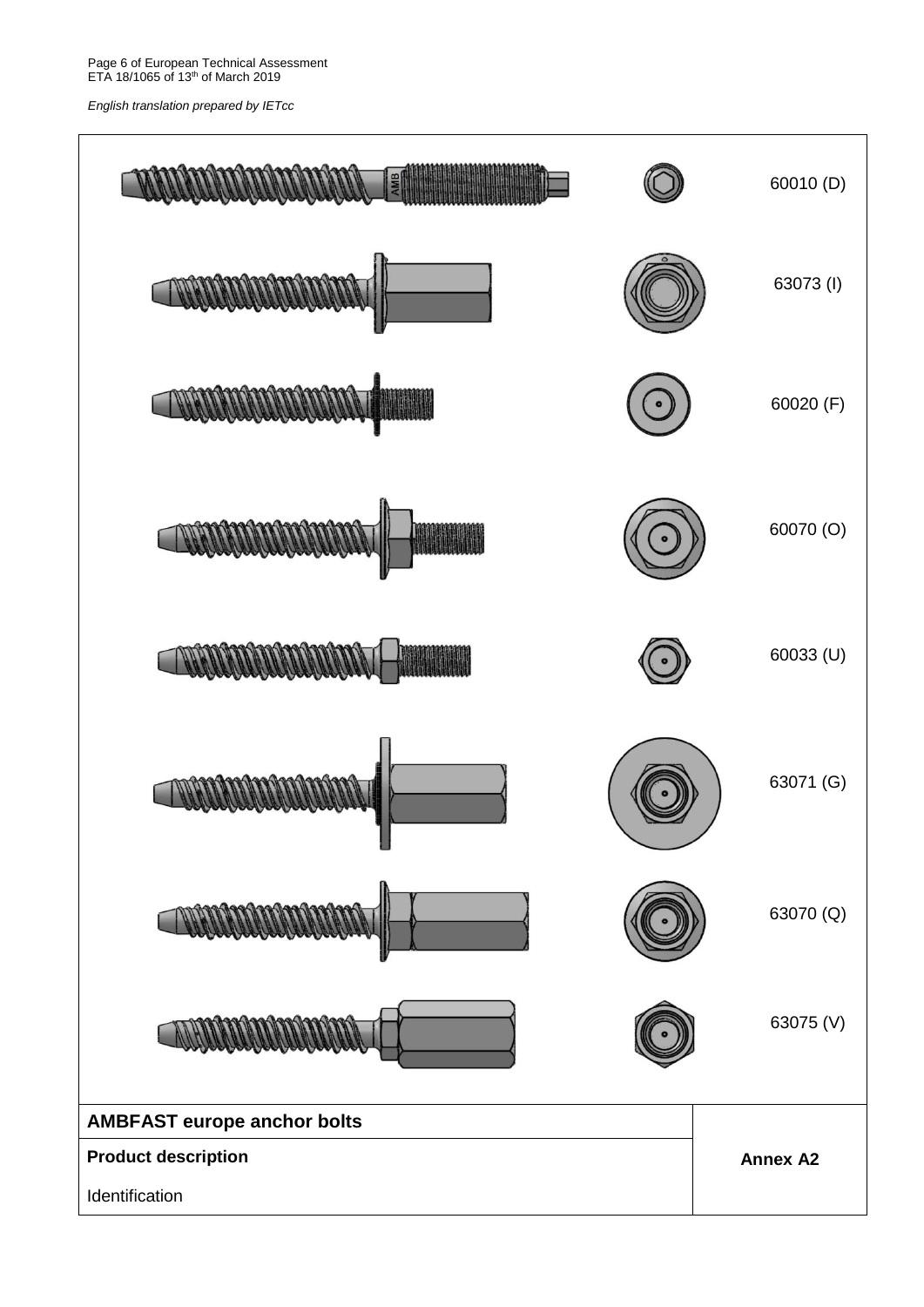Identification on anchor:

- Company logo
- Outer diameter
- Length

| Anchor type: |                                         |           |
|--------------|-----------------------------------------|-----------|
| $\Omega$     | Hex head with washer                    | 07070 (W) |
| $\Omega$     | Round head                              | 07085(R)  |
| $\circ$      | Pan head                                | 07080 (P) |
| $\Omega$     | Countersunk head                        | 07090 (K) |
| $\Omega$     | Hex head                                | 07071 (H) |
| $\Omega$     | Hex head, hexalobular recess            | 07073 (X) |
| $\circ$      | Truss head                              | 07082(T)  |
| $\circ$      | Truss head with underhead ribs          | 07083 (N) |
| $\circ$      | Connection thread with hexagon drive    | 60010(D)  |
| $\Omega$     | Internal thread                         | 63073(I)  |
| $\bigcirc$   | Flat washer head with connection thread | 60020 (F) |
| $\Omega$     | Hex washer head with connection thread  | 60070 (O) |
| $\Omega$     | Hex head with connection thread         | 60033 (U) |
| $\Omega$     | 60020 (F) flex with coupler nut         | 63071 (G) |
| $\circ$      | 60070 (O) flex with coupler nut         | 63070 (Q) |
| $\Omega$     | 60033 (U) flex with coupler nut         | 63075 (V) |
|              |                                         |           |

### **Table A1: Materials**

| <b>Item</b> | <b>Designation</b> | Ambfast europe anchor bolts                                                                                                                     |
|-------------|--------------------|-------------------------------------------------------------------------------------------------------------------------------------------------|
|             | Anchor Body        | Carbon steel wire rod cold forged. Allowed<br>coatings:<br>Zinc plated ISO 4042<br>٠<br>Enduro<br>$\bullet$<br>Zinc flake EN 10683<br>$\bullet$ |

# **AMBFAST europe anchor bolts**

### **Product description Annex A3**

**Identification**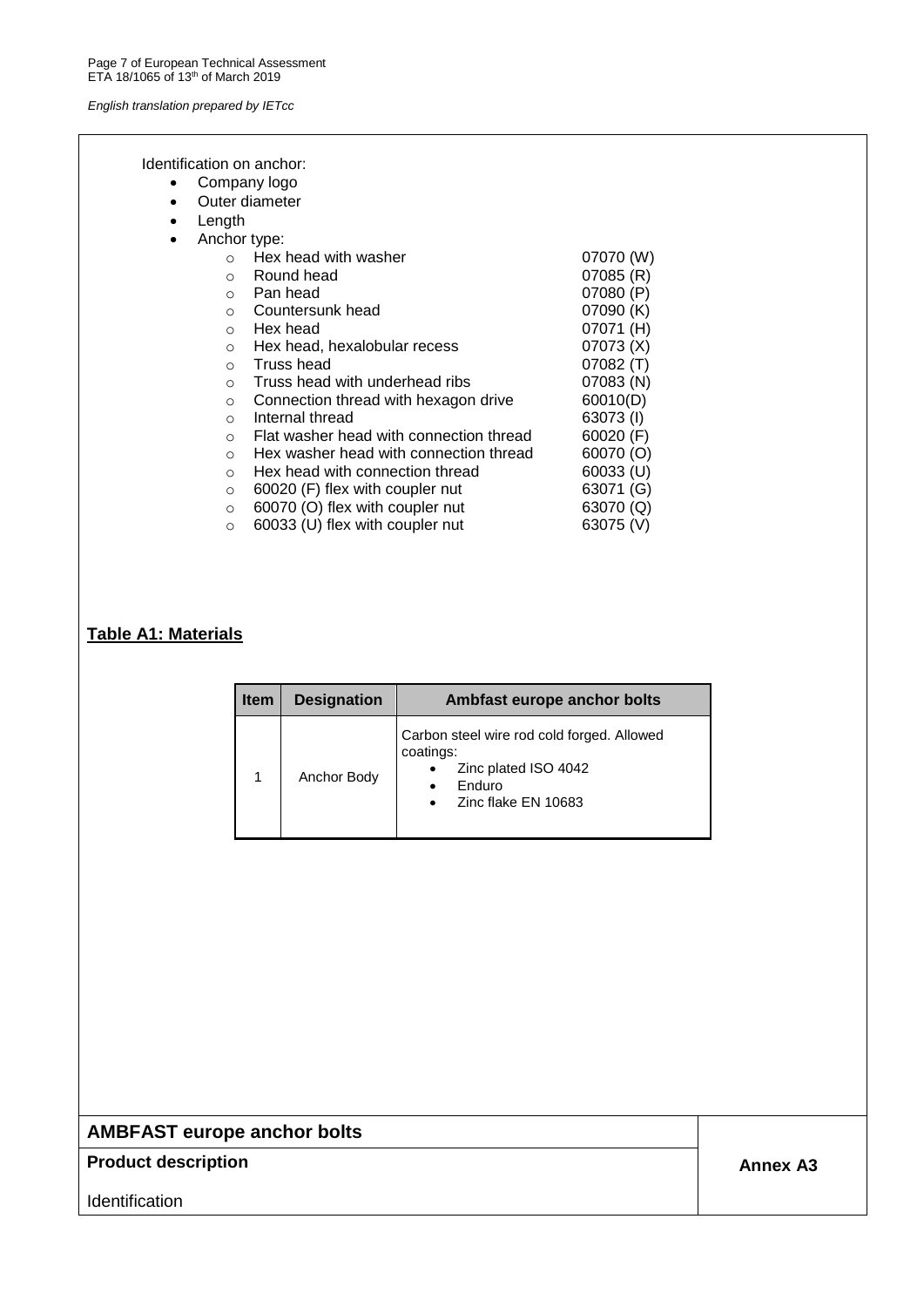Page 8 of European Technical Assessment ETA 18/1065 of 13<sup>th</sup> of March 2019

*English translation prepared by IETcc*

### **Installed condition**

- hef: Effective anchorage depth
- h<sub>1</sub>: Depth of drilled hole
- hnom: Overall anchor embedment depth in the concrete
- h<sub>min</sub>: Minimum thickness of concrete member
- t<sub>fix</sub>: Thickness of fixture
- d0: Nominal diameter of drill bit
- $d_f$ : Diameter of clearance hole in fixture



**Drawing A1**. Installed condition for anchors 07070 (W), 07085 (R), 07080 (P), 07090 (K), 07071 (H), 07073 (X), 07082 (T) and 07083 (N).

## **AMBFAST europe anchor bolts**

#### **Product description Annex A4 Annex A4**

Installed condition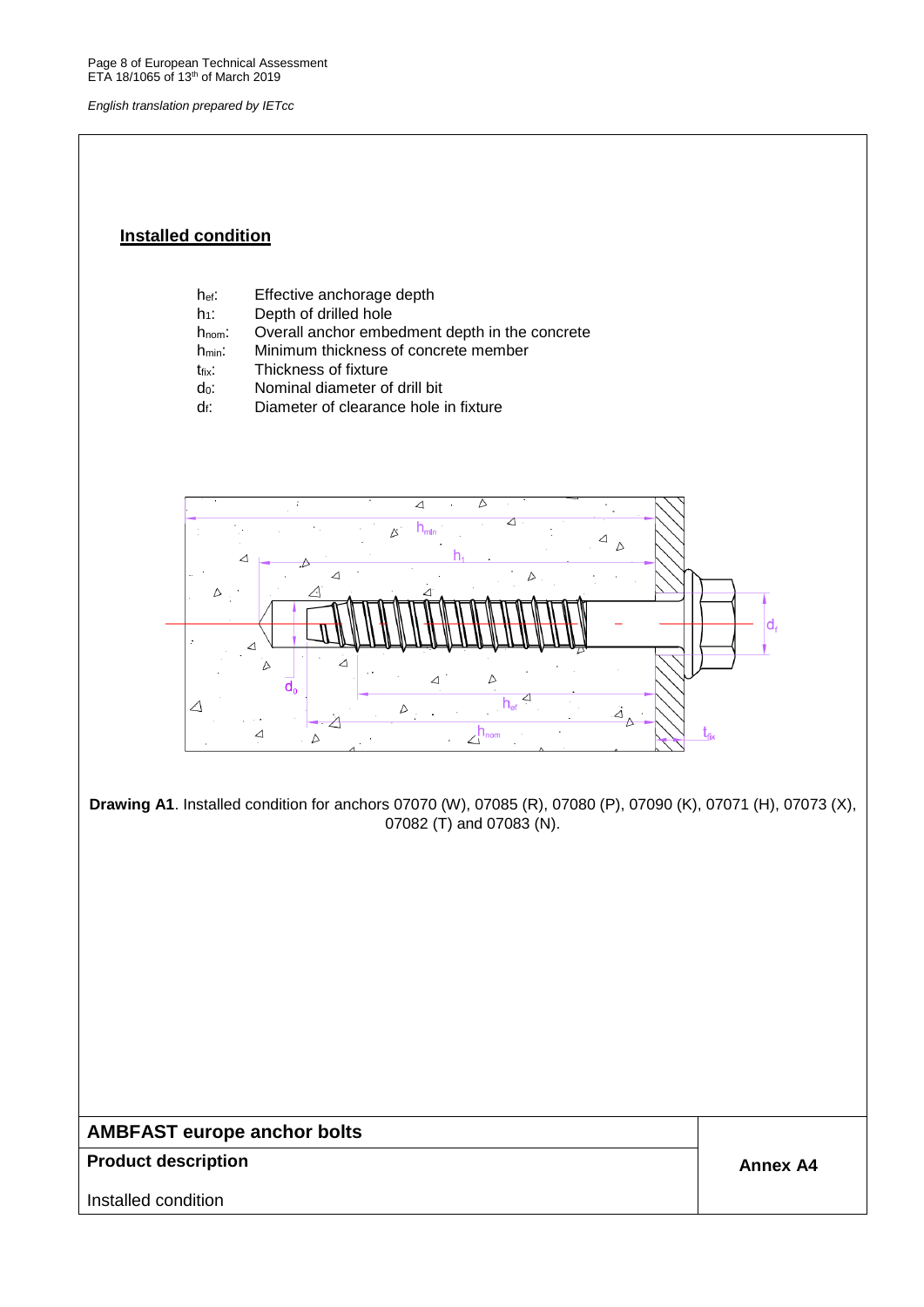Page 9 of European Technical Assessment ETA 18/1065 of 13<sup>th</sup> of March 2019

#### *English translation prepared by IETcc*

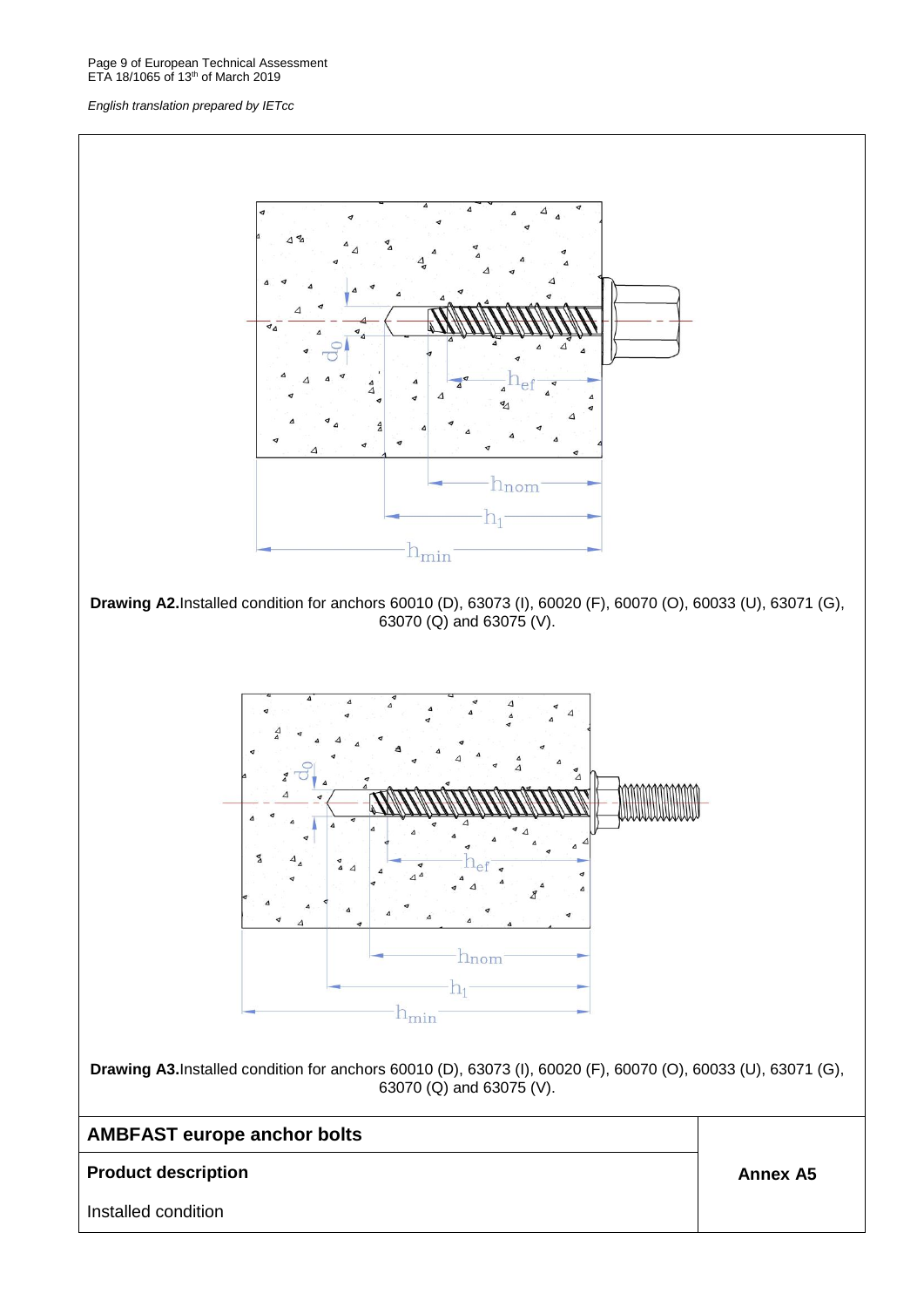### **Intended use**

#### **Anchorages subjected to:**

Static or quasi static loads: all sizes and embedment depths.

### **Base materials:**

- Reinforced and unreinforced concrete according to EN 206-1.
- Strength classes C20/25 to C50/60 according to EN 206-1.
- Cracked and uncracked concrete.

### **Use conditions (environmental conditions):**

- The anchor shall be used in dry internal conditions.
- The anchor may be used for anchorages with requirements related to resistance to fire.

### **Design:**

- Anchorages are designed under the responsibility of an engineer experienced in anchorages and concrete.
- Verifiable calculation rules and drawings are prepared taking into account of the loads to be attached. The position of the anchor is indicated on the design drawings (e.g. position of the anchor relative to reinforcement or to supports, etc.)
- Anchorages under static or quasi-static loads are designed for design Method A in accordance with:
	- EN 1992-4:2018

### **Installation:**

- Hammer drilling only.
- Anchor installation carried out by appropriately qualified personal and under the supervision of the person responsible for technical matters of the site.
- In case of aborted hole: new drilling at a minimum distance away of twice the depth of aborted hole or smaller distance if the aborted hole is filled with high strength mortar and if under shear or oblique tension load it is not the direction of the load application.
- After installation further turning of the anchor is not possible. The head of the anchor is supported on the fixture, as it is shown in Drawing B1, and it is not damaged.

### **AMBFAST europe anchor bolts**

### **Intended use the contract of the contract of the contract of the contract of the contract of the contract of the contract of the contract of the contract of the contract of the contract of the contract of the contract of**

**Specifications**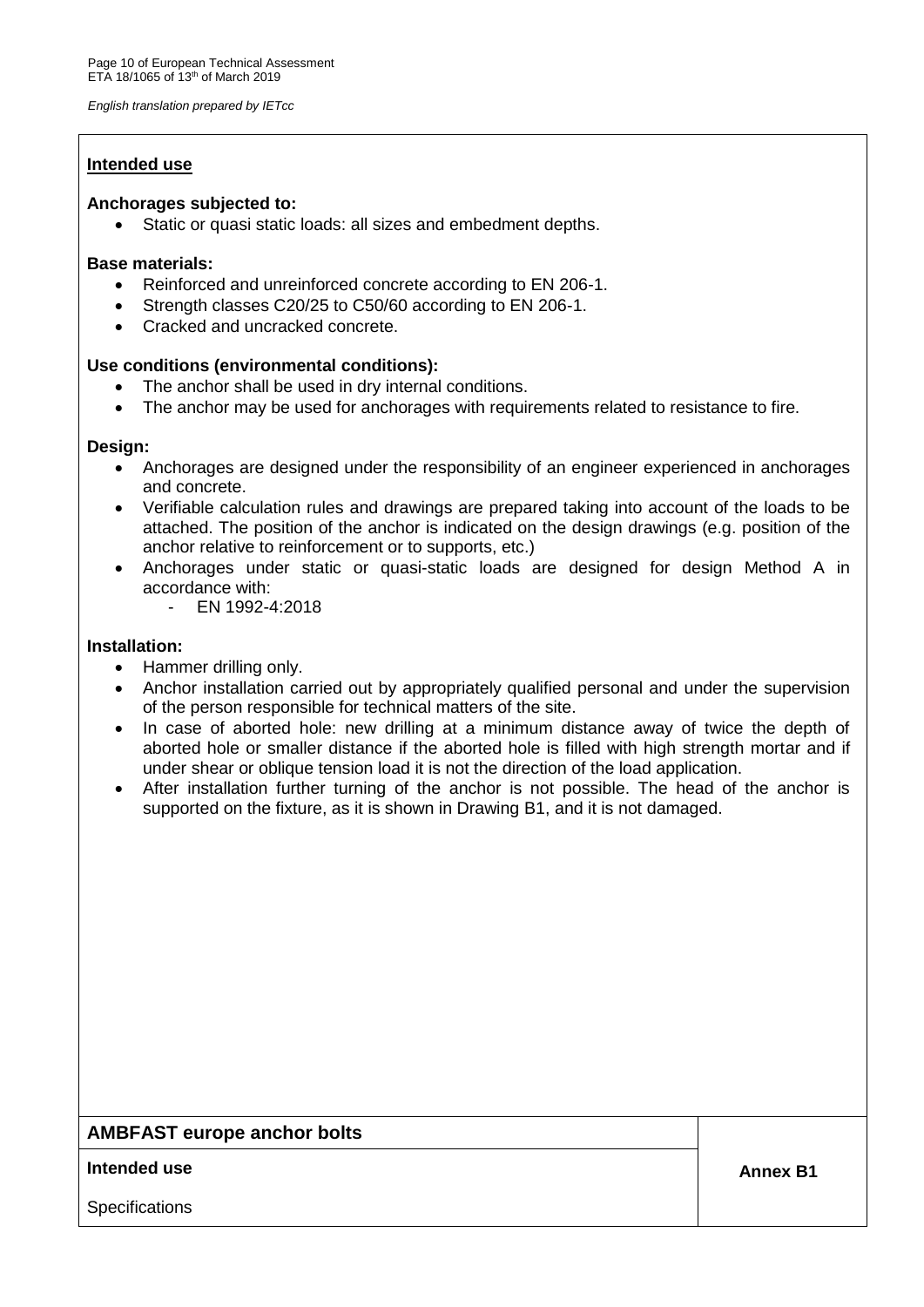### **Table B1: Installation parameters**

| <b>Installation parameters</b> |                                                    | <b>Performance</b> |                |                 |                 |                 |
|--------------------------------|----------------------------------------------------|--------------------|----------------|-----------------|-----------------|-----------------|
|                                |                                                    |                    | <b>AMB 7.5</b> | <b>AMB 10.5</b> | <b>AMB 12.5</b> | <b>AMB 16.5</b> |
| $d_0$                          | Nominal diameter of drill bit:                     | [mm]               | 6              | 8               | 10              | 14              |
| df                             | Diameter of clearance hole in fixture:             | [mm]               | 9              | 12              | 14              | 18              |
| $d_s$                          | Outer diameter of the thread                       | [mm]               | 7.5            | 10.5            | 12.5            | 16.5            |
| $L_{min}$                      | Total length of the anchor                         | [mm]               | 60             | 65              | 75              | 115             |
| Lmax                           |                                                    | [mm]               | 400            | 400             | 400             | 400             |
| h <sub>min</sub>               | Minimum thickness of concrete member:              | [mm]               | 100            | 100             | 105             | 175             |
| h <sub>1</sub>                 | Depth of drilled hole:                             | [mm]               | 65             | 70              | 85              | 130             |
| $h_{\text{nom}}$               | Overall anchor embedment depth in the<br>concrete: | [mm]               | 55             | 60              | 70              | 110             |
| h <sub>ef</sub>                | Effective anchorage depth:                         | [mm]               | 42             | 45              | 52              | 86              |
| $T_{ins}$                      | Installation torque                                | [Nm]               | 20             | 50              | 80              | 120             |
| t <sub>fix</sub>               | Thickness of fixture                               | [mm]               | $L-55$         | $L-60$          | $L-70$          | $L - 110$       |
| <b>Smin</b>                    | Minimum allowable spacing:                         | [mm]               | 45             | 50              | 60              | 100             |
| $C_{min}$                      | Minimum allowable edge distance:                   | [mm]               | 45             | 50              | 60              | 100             |



**Drawing B1.** Installed condition for anchors 07070 (W), 07085 (R), 07080 (P), 07090 (K), 07071 (H), 07073 (X), 07082 (T) and 07083 (N).

### **Installation process**



Anchor shall be installed using a torque wrench or an electrical impact driver; power input: 500 W; torque: 50- 250 Nm. (e.g: Bosch GDS 18E)

### **AMBFAST europe anchor bolts**

### **Performances Annex B2**

Installation parameters and installation procedure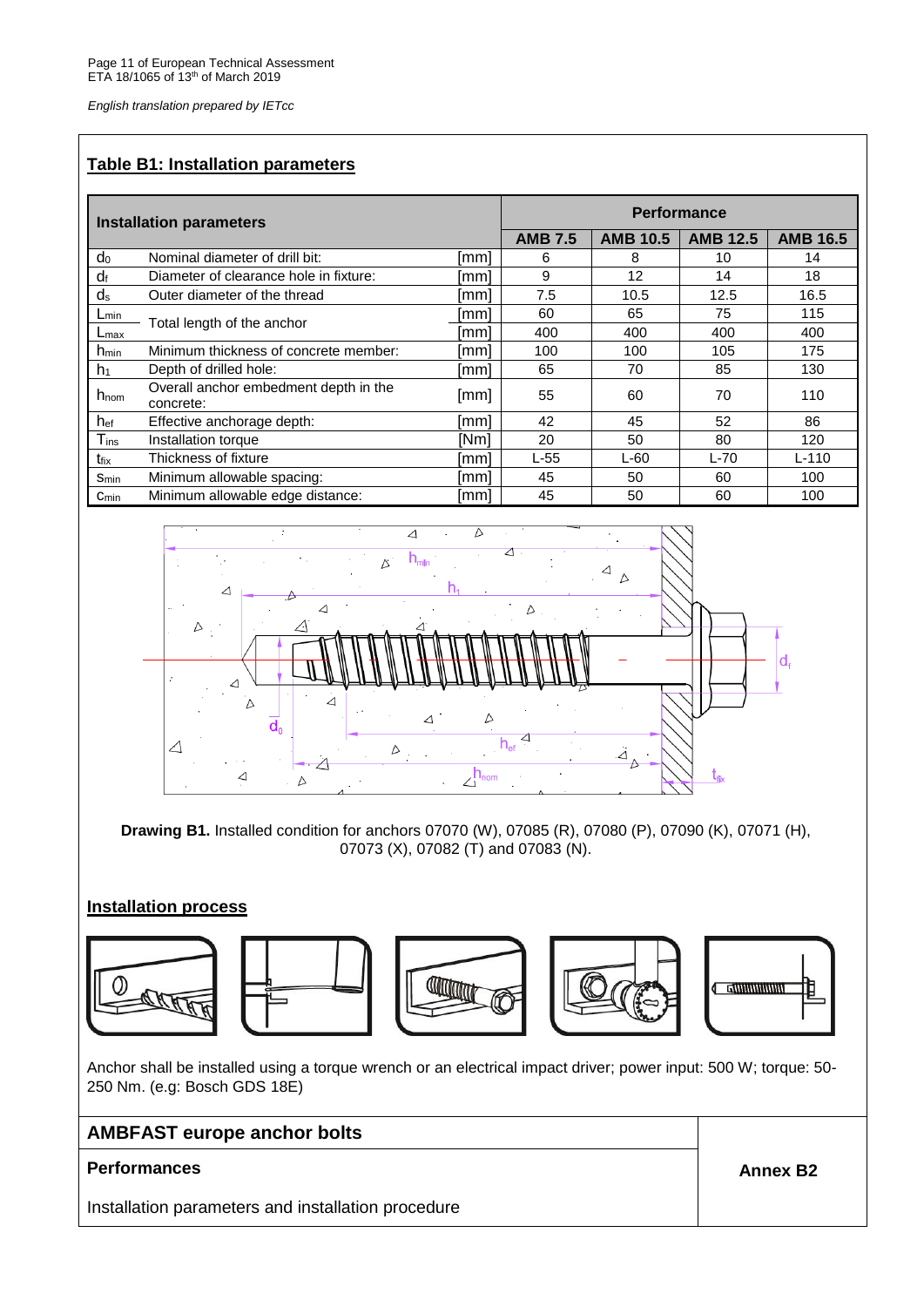### **Table C1: Characteristic values to tension loads of design method A**

| Characteristic values of resistance to tension loads                                                                                                                                                                                                                                        |                   |                |                 | <b>Performance</b> |                 |
|---------------------------------------------------------------------------------------------------------------------------------------------------------------------------------------------------------------------------------------------------------------------------------------------|-------------------|----------------|-----------------|--------------------|-----------------|
| of design method A                                                                                                                                                                                                                                                                          |                   | <b>AMB 7.5</b> | <b>AMB 10.5</b> | <b>AMB 12.5</b>    | <b>AMB 16.5</b> |
| <b>Tension loads: steel failure</b>                                                                                                                                                                                                                                                         |                   |                |                 |                    |                 |
| Tension steel characteristic resistance:<br>N <sub>Rk,s</sub>                                                                                                                                                                                                                               | [kN]              | 18.7           | 32.7            | 51.2               | 115.9           |
| Partial safety factor:*)<br>YMs                                                                                                                                                                                                                                                             | [-]               | 1.5            | 1.5             | 1.5                | 1.5             |
| Tension loads: pull-out failure in concrete                                                                                                                                                                                                                                                 |                   |                |                 |                    |                 |
| Tension characteristic resistance in C20/25<br>NRk, p, ucr<br>uncracked concrete:                                                                                                                                                                                                           | [kN]              | 9              | 12              | 20                 | 40              |
| C30/37<br>$\Psi_{c, \text{ucr}}$                                                                                                                                                                                                                                                            | $\lceil - \rceil$ | 1.22           | 1.09            | 1.06               | 1.04            |
| C40/45<br>$\Psi$ <sub>c,ucr</sub>                                                                                                                                                                                                                                                           | $\overline{[}$    | 1.41           | 1.07            | 1.10               | 1.06            |
| C50/60<br>$\Psi$ <sub>c,ucr</sub>                                                                                                                                                                                                                                                           | $\overline{[}$    | 1.58           | 1.22            | 1.13               | 1.08            |
| Tension characteristic resistance in C20/25<br>$N_{\mathsf{Rk},p,cr}$<br>cracked concrete:                                                                                                                                                                                                  | [kN]              | 6              | 9               | 12                 | 30              |
| C30/37<br>$\Psi$ <sub>c.cr</sub>                                                                                                                                                                                                                                                            | r-1               | 1.22           | 1.09            | 1.06               | 1.04            |
| C40/45<br>$\Psi$ <sub>c.cr</sub>                                                                                                                                                                                                                                                            | [-]               | 1.41           | 1.07            | 1.10               | 1.06            |
| C50/60<br>$\Psi$ <sub>c,cr</sub>                                                                                                                                                                                                                                                            | $\overline{[}$    | 1.58           | 1.22            | 1.13               | 1.08            |
| Installation safety factor: *)<br>Yinst                                                                                                                                                                                                                                                     | $\overline{[}$    | 1.2            | 1.2             | 1.2                | 1               |
| Tension loads: concrete cone and splitting failure                                                                                                                                                                                                                                          |                   |                |                 |                    |                 |
| Effective embedment depth:<br>hef                                                                                                                                                                                                                                                           | [mm]              | 42             | 45              | 52                 | 86              |
| Installation safety factor: *)<br>$\gamma_{ins}$                                                                                                                                                                                                                                            | ГJ                | 1.2            | 1.2             | 1.2                | 1               |
| Critical spacing:<br>Scr, N                                                                                                                                                                                                                                                                 | [mm]              | 126            | 135             | 156                | 258             |
| Critical edge distance:<br>Ccr.N                                                                                                                                                                                                                                                            | [mm]              | 63             | 67              | 78                 | 129             |
| Critical spacing (splitting):<br>Scr, sp                                                                                                                                                                                                                                                    | [mm]              | 126            | 135             | 177                | 292             |
| Critical edge distance (splitting):<br>$C_{cr,sp}$<br>$*$<br>the police of a constant and a continue of the second police of the first second second second second second second second second second second second second second second second second second second second second second s | [mm]              | 63             | 67              | 88                 | 146             |

\*) In absence of other national regulations

### **Table C2: Displacements under tension loads**

|                       | Displacements under tension loads in uncracked                  |      |                                                     | <b>Performance</b> |                 |                 |  |  |
|-----------------------|-----------------------------------------------------------------|------|-----------------------------------------------------|--------------------|-----------------|-----------------|--|--|
| concrete              |                                                                 |      | <b>AMB 12.5</b><br><b>AMB 7.5</b><br><b>AMB10.5</b> |                    |                 | <b>AMB 16.5</b> |  |  |
| N                     | Service tension load in uncracked concrete<br>C20/25 to C50/60: | [kN] | 3.6                                                 | 4.8                | 9.5             | 19.0            |  |  |
| $\delta_{N0}$         | Short term displacement under tension loads:                    | [mm] | 0.4                                                 | 0.4                | 0.4             | 0.9             |  |  |
| $\delta_{N^{\infty}}$ | Long term displacement under tension loads:                     | [mm] | 1.0                                                 | 1.1                | 1.4             | 1.4             |  |  |
|                       | Displacements under tension loads in cracked                    |      |                                                     | <b>Performance</b> |                 |                 |  |  |
| concrete              |                                                                 |      | <b>AMB 7.5</b>                                      | <b>AMB10.5</b>     | <b>AMB 12.5</b> | <b>AMB 16.5</b> |  |  |
| N                     | Service tension load in cracked concrete<br>C20/25 to C50/60:   | [kN] | 2.4                                                 | 3.6                | 5.7             | 11.9            |  |  |
| $\delta_{N0}$         | Short term displacement under tension loads:                    | [mm] | 0.6                                                 | 0.7                | 0.5             | 0.6             |  |  |
| $\delta_{N^{\infty}}$ | Long term displacement under tension loads:                     | [mm] | 1.4                                                 | 1.2                | 1.4             | 1.2             |  |  |

# **AMBFAST europe anchor bolts**

### **Performances Annex C1**

Characteristic values for tension loads Displacements under tension loads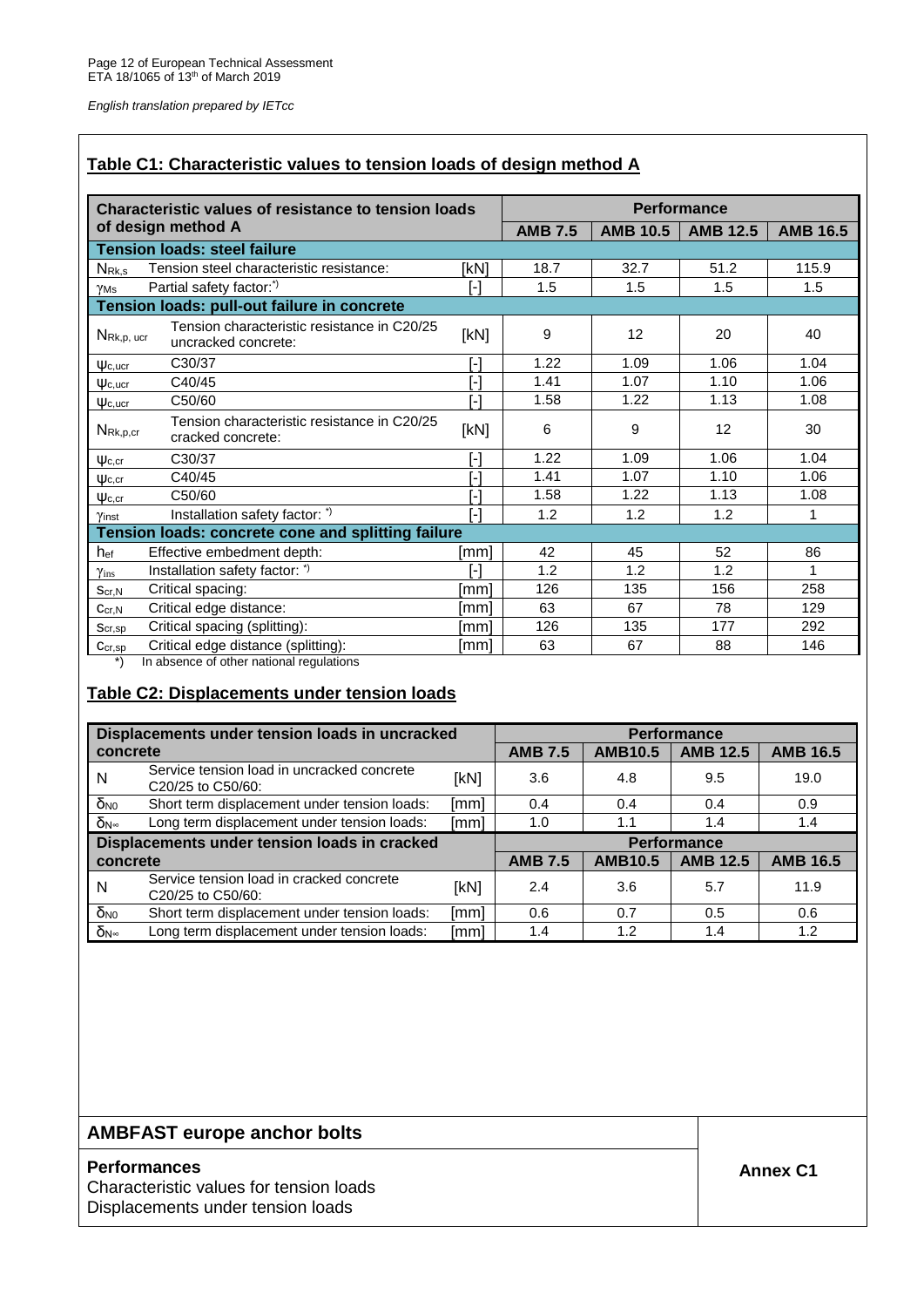### **Table C3: Characteristic values to shear loads of design method A**

|                              | Characteristic values of resistance to shear loads of |                | <b>Performance</b> |                |                |                |
|------------------------------|-------------------------------------------------------|----------------|--------------------|----------------|----------------|----------------|
|                              | design method A                                       |                | <b>AMB7.5</b>      | <b>AMB10.5</b> | <b>AMB12.5</b> | <b>AMB16.5</b> |
|                              | Shear loads: steel failure without lever arm          |                |                    |                |                |                |
| $V_{\mathsf{Rk}.\mathsf{s}}$ | Shear steel characteristic resistance:                | [kN]           | 7.5                | 16.3           | 35.6           | 57.9           |
| γMs                          | Partial safety factor: *)                             | l-l            | 1.25               | 1.25           | 1.25           | 1.25           |
|                              | Shear loads: steel failure with lever arm             |                |                    |                |                |                |
| $M^0$ <sub>Rk,s</sub>        | Characteristic bending moment:                        | [Nm]           | 15.2               | 35.3           | 69.3           | 235.9          |
| γMs                          | Partial safety factor: *)                             | H              | 1.25               | 1.25           | 1.25           | 1.25           |
|                              | Shear loads: concrete pryout failure                  |                |                    |                |                |                |
| K                            | K factor:                                             | н.             |                    |                |                | $\mathcal{P}$  |
| Yinst                        | Installation safety factor: *)                        | $\overline{a}$ |                    |                |                |                |
|                              | Shear loads: concrete edge failure                    |                |                    |                |                |                |
|                              | Effective anchorage depth under shear loads:          | [mm]           | 42                 | 45             | 52             | 86             |
| $d_{nom}$                    | Outside anchor diameter:                              | [mm]           | 7.5                | 10.5           | 12.5           | 16.5           |
| Yinst                        | Installation safety factor: *)                        | [-]            |                    |                |                |                |

\*) In absence of other national regulations

### **Table C4: Displacements under shear loads**

| Displacements under shear loads |                                                                           | <b>Perfomance</b> |                |                |                 |                |
|---------------------------------|---------------------------------------------------------------------------|-------------------|----------------|----------------|-----------------|----------------|
|                                 |                                                                           |                   | <b>AMB 7.5</b> | <b>AMB10.5</b> | <b>AMB 12.5</b> | <b>AMB16.5</b> |
|                                 | Service shear load in cracked and uncracked<br>concrete C20/25 to C50/60: | [kN]              | 3.0            | 6.5            | 12.2            | 27.6           |
| $\delta v_0$                    | Short term displacement under shear loads:                                | [mm]              | 1.3            | 1.4            | 1.8             | 2.3            |
| $\delta v^*$                    | Long term displacement under shear loads:                                 | [mm]              | 2.0            | 2.1            | 2.7             | 3.5            |

#### **Information for design of anchorages under shear loads:**

In general the conditions given in EN 1992-4:2018 are not fulfilled because the diameter of the clearance hole in the fixture (see "Installation parameters" table B1) is greater than the values given in table 6.1 for the corresponding diameter of the anchor. For anchors groups with  $n > 1$  the characteristic load resistance  $V_{\rm Rk,s}$  should be limited to max 2  $V_{\rm Rk,s}$ 

However for each specific anchor length the manufacturer may specify the thickness of fixture for which these conditions are fulfilled.

### **AMBFAST europe anchor bolts**

#### **Performances Annex C2**

Characteristic values for shear loads Displacements under shear loads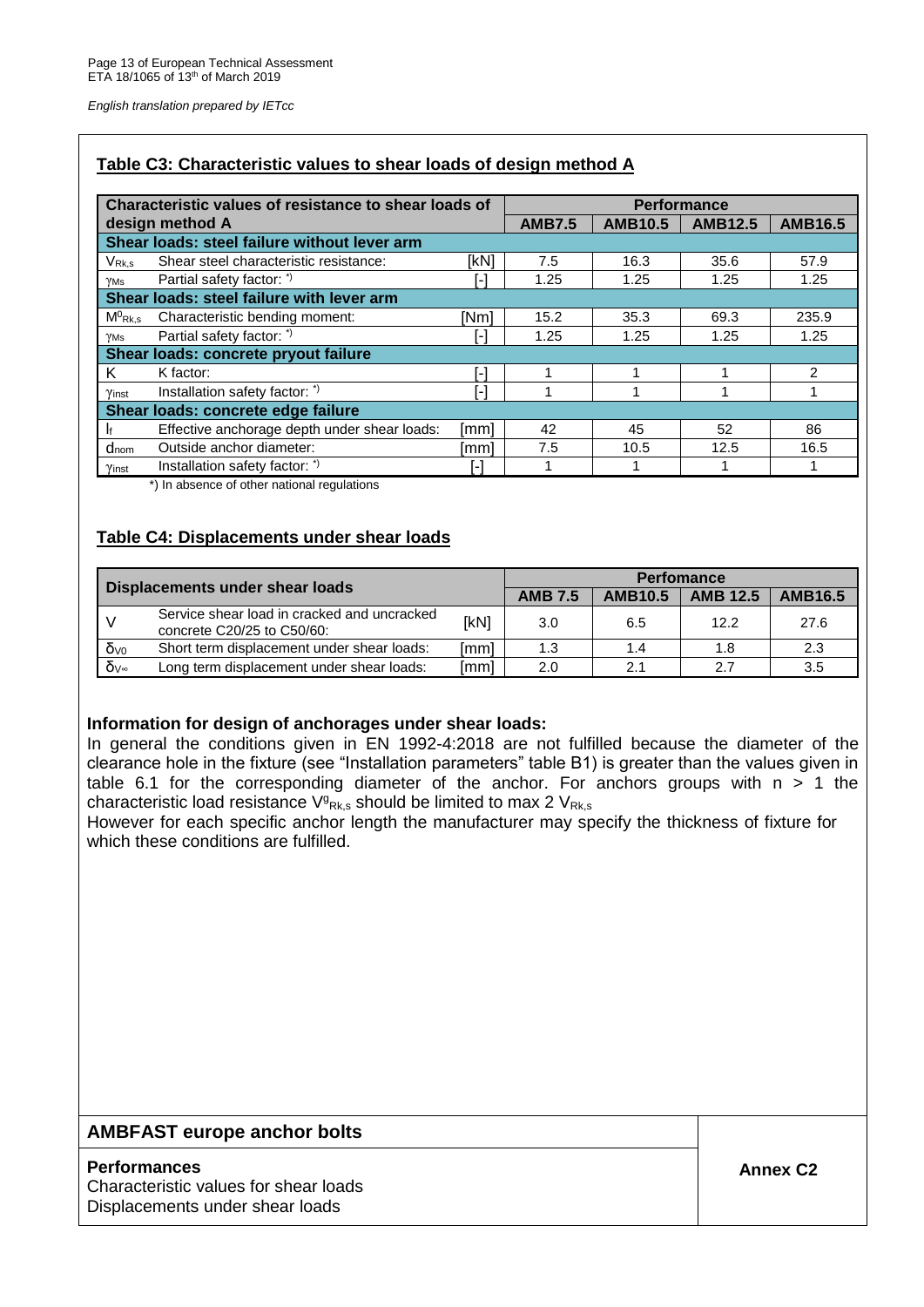| Fire resistance duration = 30 minutes                                                |      | <b>AMB 7.5</b> | <b>AMB10.5</b> | <b>AMB 12.5</b> | <b>AMB 16.5</b> |
|--------------------------------------------------------------------------------------|------|----------------|----------------|-----------------|-----------------|
| Tension loads, steel failure                                                         |      |                |                |                 |                 |
| $N_{\text{Rk},\text{s},\text{fi},30}$<br>Characteristic resistance                   | [kN] | 0.23           | 0.61           | 1.28            | 2.90            |
| <b>Pull-out failure</b>                                                              |      |                |                |                 |                 |
| $N_{\text{Rk},p,\text{fi},30}$<br>Character. resistance in concrete C20/25 to C50/60 | [kN] | 1.50           | 2.25           | 3.00            | 7.50            |
| Concrete cone failure **)                                                            |      |                |                |                 |                 |
| $N_{\text{Rk},c,\text{fi},30}$<br>Character, resistance in concrete C20/25 to C50/60 | [kN] | 2.06           | 2.45           | 3.51            | 12.35           |
| Shear loads steel failure without lever arm                                          |      |                |                |                 |                 |
| $\mathsf{V}_{\mathsf{Rk},\mathsf{s},\mathsf{fi},30}$<br>Characteristic resistance    | [kN] | 0.23           | 0.61           | 1.28            | 2.90            |
| Shear loads, steel failure with lever arm                                            |      |                |                |                 |                 |
| $M_{\rm Rk,s,fi,60}$<br>Characteristic bending resistance                            | [Nm] | 0.19           | 0.66           | 1.73            | 5.90            |
|                                                                                      |      |                |                |                 |                 |
| Fire resistance duration $= 60$ minutes                                              |      | <b>AMB 7.5</b> | <b>AMB10.5</b> | <b>AMB 12.5</b> | <b>AMB 16.5</b> |
| Tension loads, steel failure                                                         |      |                |                |                 |                 |
| $N_{\text{Rk},s,\text{fi},60}$<br>Characteristic resistance                          | [kN] | 0.21           | 0.53           | 0.96            | 2.17            |
| <b>Pull-out failure</b>                                                              |      |                |                |                 |                 |
| $N_{\text{Rk},p,\text{fi},60}$<br>Character. resistance in concrete C20/25 to C50/60 | [kN] | 1.50           | 2.25           | 3.00            | 7.50            |
| Concrete cone failure **)                                                            |      |                |                |                 |                 |
| $N_{\text{Rk},c,\text{fi},60}$<br>Character, resistance in concrete C20/25 to C50/60 | [kN] | 2.06           | 2.45           | 3.51            | 12.35           |
| Shear loads, steel failure without lever arm                                         |      |                |                |                 |                 |
| $V_{\mathsf{Rk},\mathsf{s},\mathsf{fi},\mathsf{60}}$<br>Characteristic resistance    | [kN] | 0.21           | 0.53           | 0.96            | 2.17            |
| Shear loads, steel failure with lever arm                                            |      |                |                |                 |                 |
| $M_{\rm Rk,s,fi,60}$<br>Characteristic bending resistance                            | [Nm] | 0.17           | 0.57           | 1.30            | 4.42            |
|                                                                                      |      |                |                |                 |                 |
| Fire resistance duration = 90 minutes                                                |      | <b>AMB 7.5</b> | <b>AMB10.5</b> | <b>AMB 12.5</b> | <b>AMB 16.5</b> |
| Tension loads, steel failure                                                         |      |                |                |                 |                 |
| $N_{\text{Rk},\text{s},\text{fi},90}$<br>Characteristic resistance                   | [kN] | 0.16           | 0.41           | 0.83            | 1.88            |
| <b>Pull-out failure</b>                                                              |      |                |                |                 |                 |
| $N_{\text{Rk},p,\text{fi},90}$<br>Character. resistance in concrete C20/25 to C50/60 | [kN] | 1.50           | 2.25           | 3.00            | 7.50            |
| Concrete cone failure **)                                                            |      |                |                |                 |                 |
| NRK,c,fi,90 Character. resistance in concrete C20/25 to C50/60                       | [kN] | 2.06           | 2.45           | 3.51            | 12.35           |
| Shear loads, steel failure without lever arm                                         |      |                |                |                 |                 |
| Characteristic resistance<br>$V_{\mathsf{Rk},\mathsf{s},\mathsf{fi},90}$             | [kN] | 0.16           | 0.41           | 0.83            | 1.88            |
| Shear loads, steel failure with lever arm                                            |      |                |                |                 |                 |
|                                                                                      |      |                |                |                 |                 |

**AMBFAST europe anchor bolts**

# **Annex D1 Performances**

Characteristic values for fire resistance